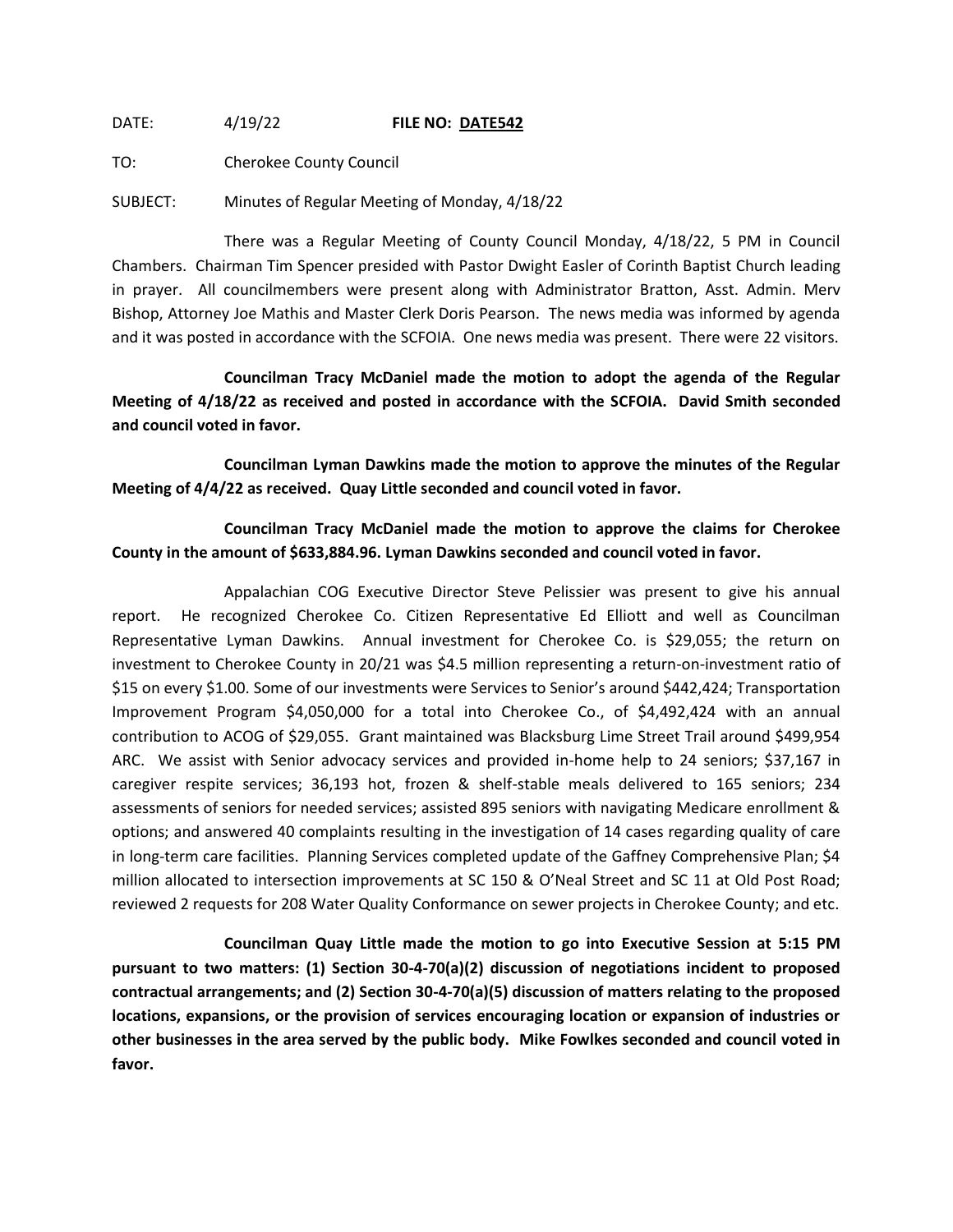## **Page 2 – Minutes of Regular Meeting, 4/18/22**

**Councilman David Smith made the motion for council to come out of Executive Session at 6 PM. Lyman Dawkins seconded and council voted in favor.** Attorney Mathis stated no vote or action was taken during Executive Session.

**Councilman Quay Little made the motion to adopt the 1st Reading of Ordinance No. 2022-03 to authorize the transfer of a 50' county road easement held by Cherokee County in exchange for the county's receipt of a 50' strip of property to re-route Mill Gin Road at the intersection of Mill Gin Road & Chesnee Highway. Mike Fowlkes seconded and council voted in favor.** Attorney Mathis showed the map of the area in question.

**Councilman Quay Little made the motion to adopt Resolution No. 2022-04 authorizing, under certain conditions, the execution & delivery by Cherokee County, SC of a FILOT Agreement with Project Dog Leg with respect to a Project in the county whereby the project would be subject to payment of certain FILOT, would be provided certain Special Source Credits against fee payment. Tracy McDaniel seconded and council voted in favor.**

**Councilman Quay Little made the motion to adopt Resolution No. 2022-05 authorizing & ratifying the partial transfer and assignment of two separate FILOT Agreements and rights related thereto by WB Frozen US, LLC to a related entity; the continuation in force of such agreements following such transfer; the execution & delivery of agreements requesting & approving the transfers by & between the county and the transfer; and other matters related thereto. Lyman Dawkins seconded and council voted in favor.** Admin. Steve Bratton stated this is Weston Foods US, LLC who changed its name to WB Frozen US, LLC and the parent company as we know it as ACE Bakery, LLC.

Administrator Steve Bratton stated that we are experiencing tremendous growth in certain areas in our county with residential housing, industrial sites, digital billboards and a lot of family farms being sold for residential & other purposes. We have heard from citizens their concerns regarding the speed of growth that is happening. We favor growth but we want to grow in a smart way. I have been looking at some sort of zoning. I don't see the need for county wide zoning but we certainly can justify the need for some type of protection where we are seeing a tremendous amount of growth. One option available to us by state law is the performance area zoning. Basically, we would designate areas of the county as high growth areas and you can put some sort of zoning in place there. I am requesting council to allow me to bring in ACOG in the next month or two to do a workshop with council and talk about some options and specifically performance zoning areas; the pros & cons of that; and what that process would look like. It will be a long and tedious process to implement something like this so we will not be in any kind of rush and I am not telling you this is the way to go but I feel council needs to look at this especially in facing some of the challenges & opportunities ahead for our county. **[Council consented to allow Administrator Bratton to work with ACOG in setting up workshops to discuss the preliminary performance area zoning for our county.]**

Administrator Steve Bratton passed out a list of the FILOT for the Macedonia Fire District. These are all existing industries; no new industries are listed on here. None of these are on the current list pay